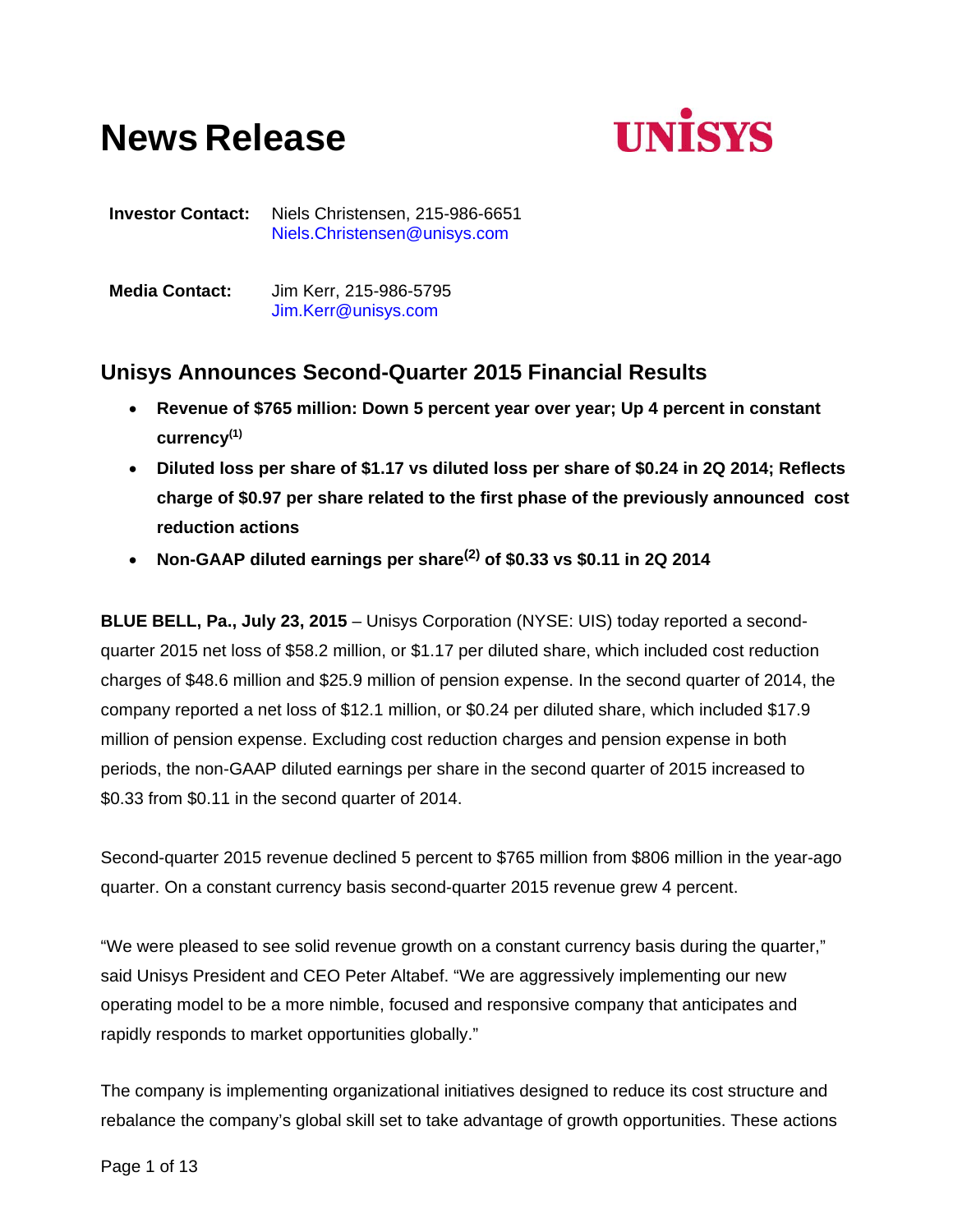are estimated to generate annualized savings of approximately \$200 million by the end of 2016. As previously announced, Unisys expects to recognize a pretax restructuring charge estimated at approximately \$300 million over the next several quarters. The first of these charges, totaling \$53 million, is reflected in the second quarter 2015 results.

## **Second-Quarter Company and Business Segment Highlights**

Revenue from the Government sector, which represented 44 percent of the quarter's revenue, was up 3 percent and 10 percent on a constant currency basis. Government sector revenue was driven by strong performance from the U.S. Federal government group which grew 32 percent. Revenue from the Commercial sector was 34 percent of the quarter's revenue and declined 4 percent, but was up 8 percent on a constant currency basis. Revenue from the Financial Services sector was 22 percent of the quarter's revenue and declined 19 percent, down 11 percent on a constant currency basis.

Geographically, U.S. and Canada revenue rose 23 percent in the quarter. Revenue from the rest of the world declined 24 percent and 10 percent on a constant currency basis.

Second-quarter 2015 services revenue declined 6 percent from the prior-year quarter. On a constant currency basis, services revenue rose 3 percent led by growth in application services.

Second-quarter 2015 services orders decreased from year-ago levels due to lower orders for cloud and infrastructure services in the U.S. and Canada. Services backlog at June 30, 2015 was \$4.4 billion compared to \$4.8 billion at December 31, 2014 and \$4.7 billion at June 30, 2014.

Second-quarter 2015 technology revenue was flat versus the prior-year quarter and increased by 10 percent on a constant currency basis.

The company reported an overall second-quarter 2015 gross profit margin of 16.3 percent compared with 20.5 percent in the year-ago quarter. This 420 basis point decline included 270 basis points related to the cost reduction charges and increased pension expense. The remaining 150 basis point decline included 90 basis points caused by currency fluctuations and 60 basis points that reflected lower services and technology margins explained below, partially offset by a higher percentage of our overall revenue coming from technology.

Page 2 of 13 Second-quarter 2015 services gross profit margin decreased to 15.7 percent from 16.9 percent a year ago. This 120 basis point decline included 60 basis points related to negative currency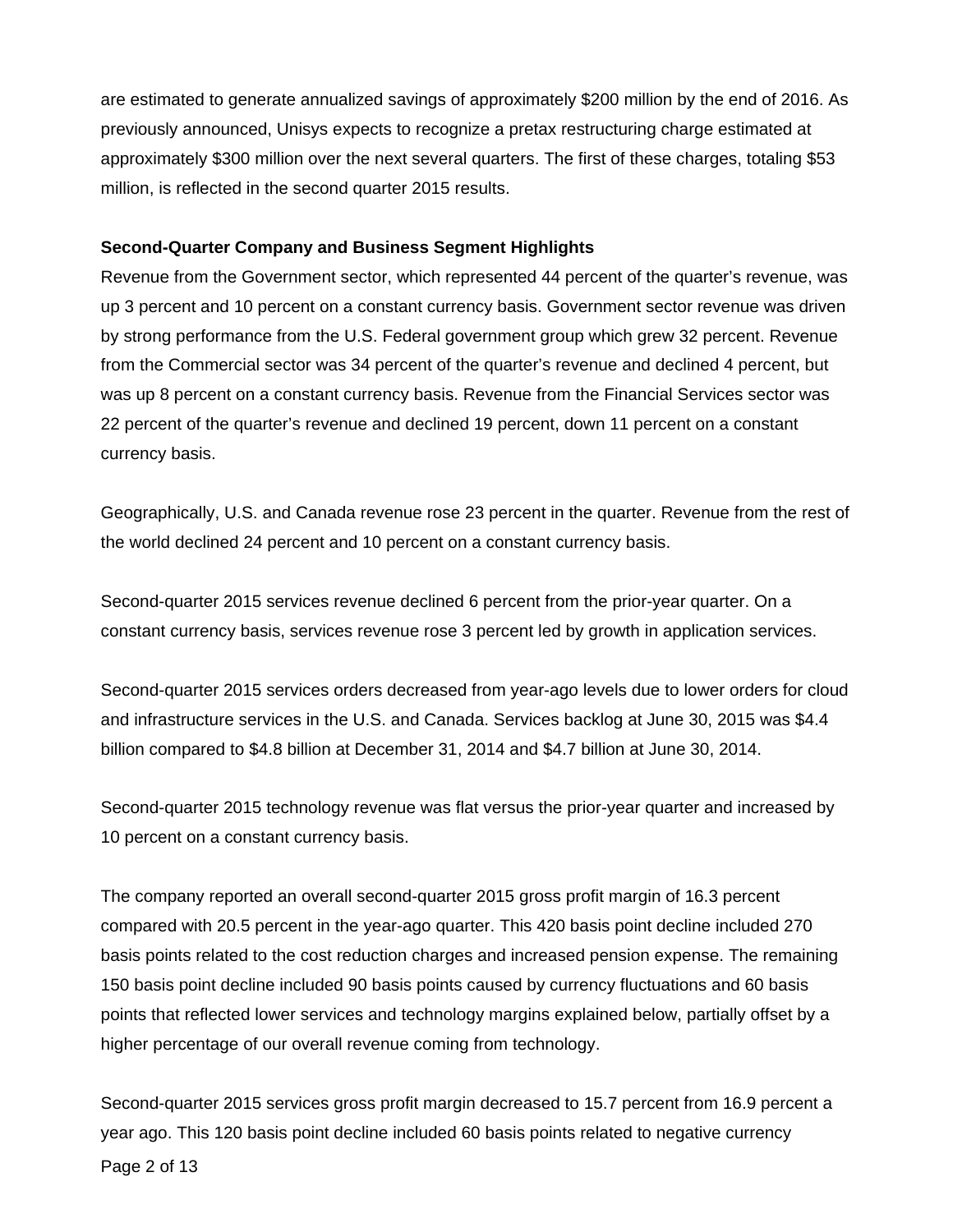fluctuations. The remaining 60 basis point reduction was attributable to higher transition costs in cloud and infrastructure services, partially offset by increased gross margins from the growth in application services.

Second-quarter 2015 technology gross profit margin decreased to 43.9 percent from 49.8 percent in the year-ago quarter. Currency fluctuations negatively affected technology gross margins by 430 basis points. The remaining 160 basis points decline reflected a higher proportion of revenue from non-proprietary technology.

Operating expenses (SG&A and R&D expenses) included \$39.2 million of the cost reduction charges in the second quarter 2015. Excluding these charges, operating expenses declined 10 percent from the year-ago period, down 1 percent on a constant currency basis.

The company reported a second-quarter 2015 pretax loss of \$50.8 million compared with pretax income of \$11.0 million in the year-ago quarter. Excluding the cost reduction charges and pension expense in both periods, the company reported a non-GAAP pretax profit<sup>(3)</sup> of \$28.2 million in the second quarter of 2015 compared with \$28.9 million in the second quarter of 2014.

## **Cash Flow and Balance Sheet Highlights**

Unisys generated \$72.3 million in adjusted EBITDA<sup>(4)</sup> in the second quarter of 2015 compared to \$76.9 million in the second quarter of 2014. The company used \$21 million of cash from operations in the second quarter of 2015 including cost reduction payments of \$13 million and pension contributions of \$37 million. During the second quarter of 2014, cash from operations totaled \$3 million including pension contributions of \$48 million. Capital expenditures in the second quarter of 2015 were \$54 million compared with \$45 million in the year-ago quarter.

At June 30, 2015, the company reported a cash balance of \$365 million and total debt of \$256 million.

## **Non-GAAP Information**

Unisys reports its results in accordance with Generally Accepted Accounting Principles (GAAP) in the United States. However, in an effort to provide investors with additional perspective regarding the company's results as determined by GAAP, the company also discusses, in its earnings press release and/or earnings presentation materials, non-GAAP information which management believes provides useful information to investors. Our management uses supplemental non-GAAP financial measures internally to understand, manage and evaluate our business and assess

Page 3 of 13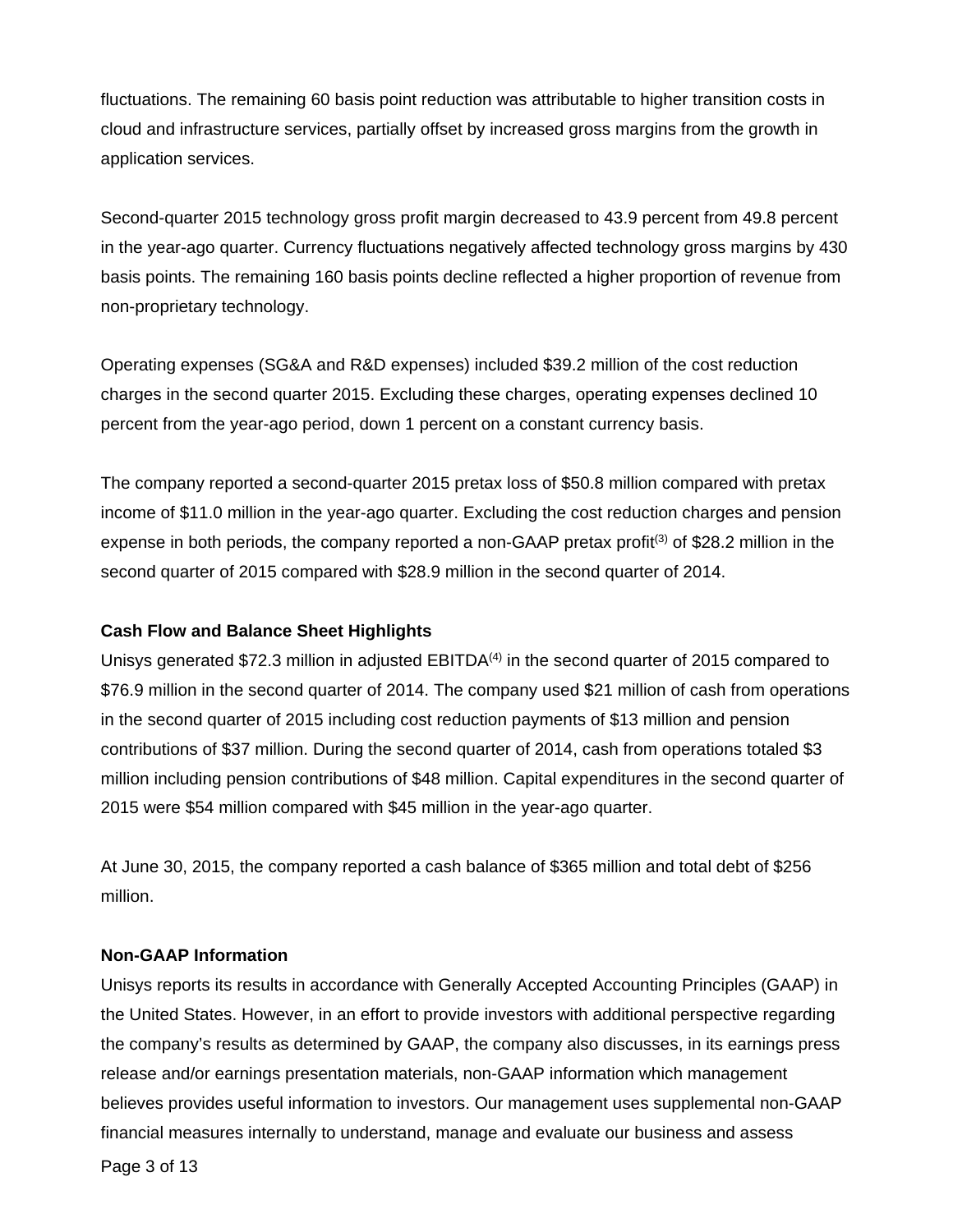operational alternatives. These non-GAAP measures may include constant currency, non-GAAP diluted earnings per share, non-GAAP pretax profit, and adjusted EBITDA.

Our non-GAAP measures are not intended to be considered in isolation or as substitutes for results determined in accordance with GAAP and should be read only in conjunction with our consolidated financial statements prepared in accordance with GAAP. (See GAAP to non-GAAP reconciliations attached.)

 (1) **Constant currency** – The company refers to growth rates at constant currency or adjusting for currency so that the business results can be viewed without the impact of fluctuations in foreign currency exchange rates to facilitate comparisons of the company's business performance from one period to another. Constant currency for revenue is calculated by retranslating current and prior period results at a consistent rate. This approach is based on the pricing currency for each country which is typically the functional currency. Generally, when the dollar either strengthens or weakens against other currencies, the growth at constant currency rates will be higher or lower, respectively, than growth reported at actual exchange rates.

(2) **Non-GAAP diluted earnings per share -** Unisys recorded pension expense, net of tax, of \$25.9 million and \$17.9 million during the second quarters of 2015 and 2014, respectively. Unisys recorded a charge, net of tax, of \$48.6 million in connection with cost reduction actions during the second quarter of 2015. In an effort to provide investors with a perspective on the company's earnings without these charges, they are excluded from the non-GAAP diluted earnings/loss per share calculations.

(3) **Non-GAAP pretax profit -** Unisys recorded pension expense of \$26.4 million and \$17.9 million during the second quarters of 2015 and 2014, respectively. Unisys recorded a pretax charge of \$52.6 million in connection with cost reduction actions during the second quarter of 2015. In an effort to provide investors with a perspective on the company's profitability without these charges, they are excluded from the non-GAAP pretax profit/loss calculations.

 (4) **Adjusted EBITDA** – Earnings Before Interest, Taxes, Depreciation and Amortization (EBITDA) is an approximate measure of a company's operating cash flow based on data from the company's income statement. EBITDA is calculated as earnings before the deduction of net income attributable to noncontrolling interests, other (income) expense, net, interest expense, taxes, depreciation, and amortization and non-cash share-based expense. Management believes this measure may be relevant to investors due to the level of fixed assets and related depreciation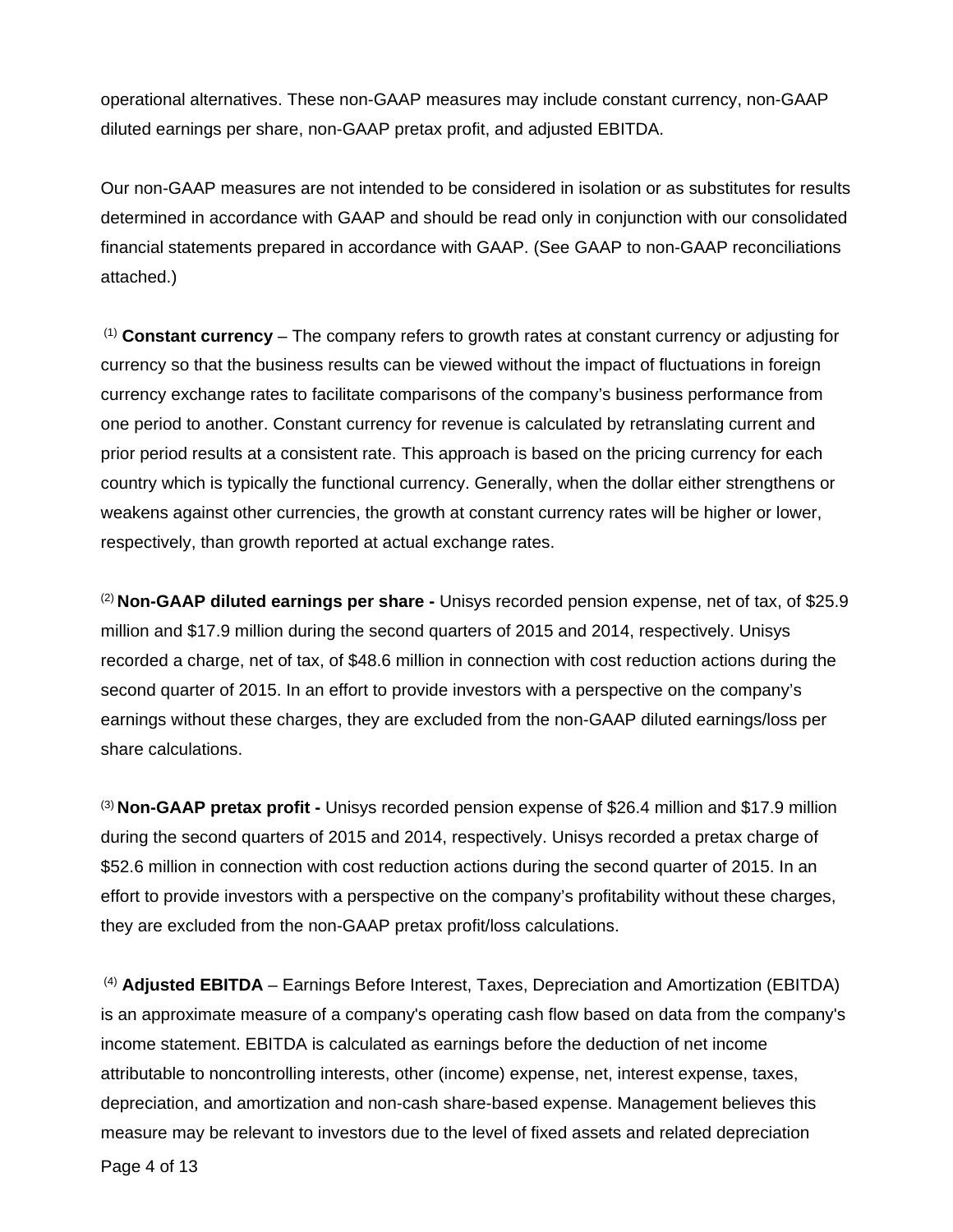charges. This measure is also of interest to the company's creditors, since it provides a perspective on earnings available for interest payments. Unisys recorded pretax pension expense of \$26.4 million and \$17.9 million, respectively, during the second quarters of 2015 and 2014. During the second quarter of 2015, Unisys recorded a pretax charge of \$52.6 million in connection with cost reduction actions. In order to provide investors with additional understanding of the company's operating results, these charges are excluded from the Adjusted EBITDA calculation.

## **Conference Call**

Unisys will hold a conference call today at 5:30 p.m. Eastern Time to discuss its results. The listenonly Webcast, as well as the accompanying presentation materials, can be accessed on the Unisys Investor Web site at www.unisys.com/investor. Following the call, an audio replay of the Webcast, and accompanying presentation materials, can be accessed through the same link.

## **About Unisys**

Unisys is a global information technology company that solves organizations' most pressing IT and business challenges. With more than 20,000 employees serving clients around the world, our offerings include cloud and infrastructure services, application services, business process outsourcing services, and high-end server technology. For more information, visit www.unisys.com.

Follow us on Twitter and LinkedIn.

## **Forward-Looking Statements**

Any statements contained in this release that are not historical facts are forward-looking statements as defined in the Private Securities Litigation Reform Act of 1995. Forward-looking statements include, but are not limited to, any projections of earnings, revenues, or other financial items; any statements of the company's plans, strategies or objectives for future operations; statements regarding future economic conditions or performance; and any statements of belief or expectation. All forward-looking statements rely on assumptions and are subject to various risks and uncertainties that could cause actual results to differ materially from expectations. Risks and uncertainties that could affect the company's future results include the company's ability to effectively anticipate and respond to volatility and rapid technological change in its industry; the company's ability to maintain and grow its technology business; the company's ability to improve margins in its services business; the company's ability to drive efficiencies across all of its operations; the company's ability to attract, motivate and retain experienced and knowledgeable personnel in key positions; the potential adverse effects of aggressive competition in the information services and technology marketplace; the company's ability to retain significant clients;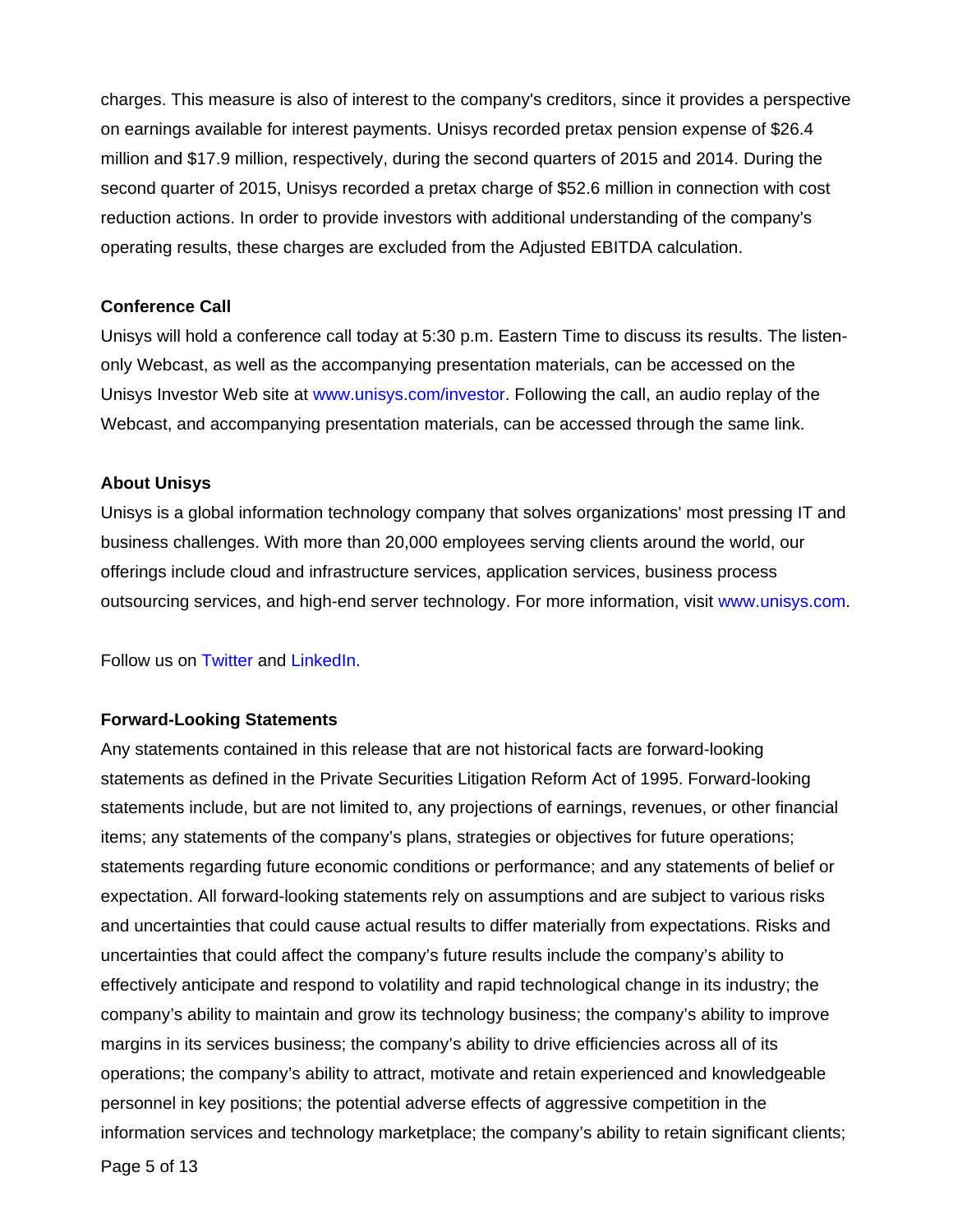the company's contracts may not be as profitable as expected or provide the expected level of revenues; cybersecurity breaches could result in significant costs and could harm the company's business and reputation; a significant disruption in the company's IT systems could adversely affect the company's business and reputation; the company may face damage to its reputation or legal liability if its clients are not satisfied with its services or products; the performance and capabilities of third parties with whom the company has commercial relationships; the company's significant pension obligations and potential requirements to make significant cash contributions to its defined benefit pension plans; the adverse effects of global economic conditions; contracts with U.S. governmental agencies may subject the company to audits, criminal penalties, sanctions and other expenses and fines; the risks of doing business internationally when more than half of the company's revenue is derived from international operations; the company's ability to access capital and credit markets to address its liquidity needs; the potential for intellectual property infringement claims to be asserted against the company or its clients; the possibility that pending litigation could affect the company's results of operations or cash flow; the business and financial risk in implementing future dispositions or acquisitions; and the company's consideration of all available information following the end of the quarter and before the filing of the Form 10-Q and the possible impact of this subsequent event information on its financial statements for the reporting period. Additional discussion of factors that could affect the company's future results is contained in its periodic filings with the Securities and Exchange Commission. The company assumes no obligation to update any forward-looking statements.

#### **####**

## RELEASE NO.: 0723/9349

Unisys and other Unisys products and services mentioned herein, as well as their respective logos, are trademarks or registered trademarks of Unisys Corporation. Any other brand or product referenced herein is acknowledged to be a trademark or registered trademark of its respective holder.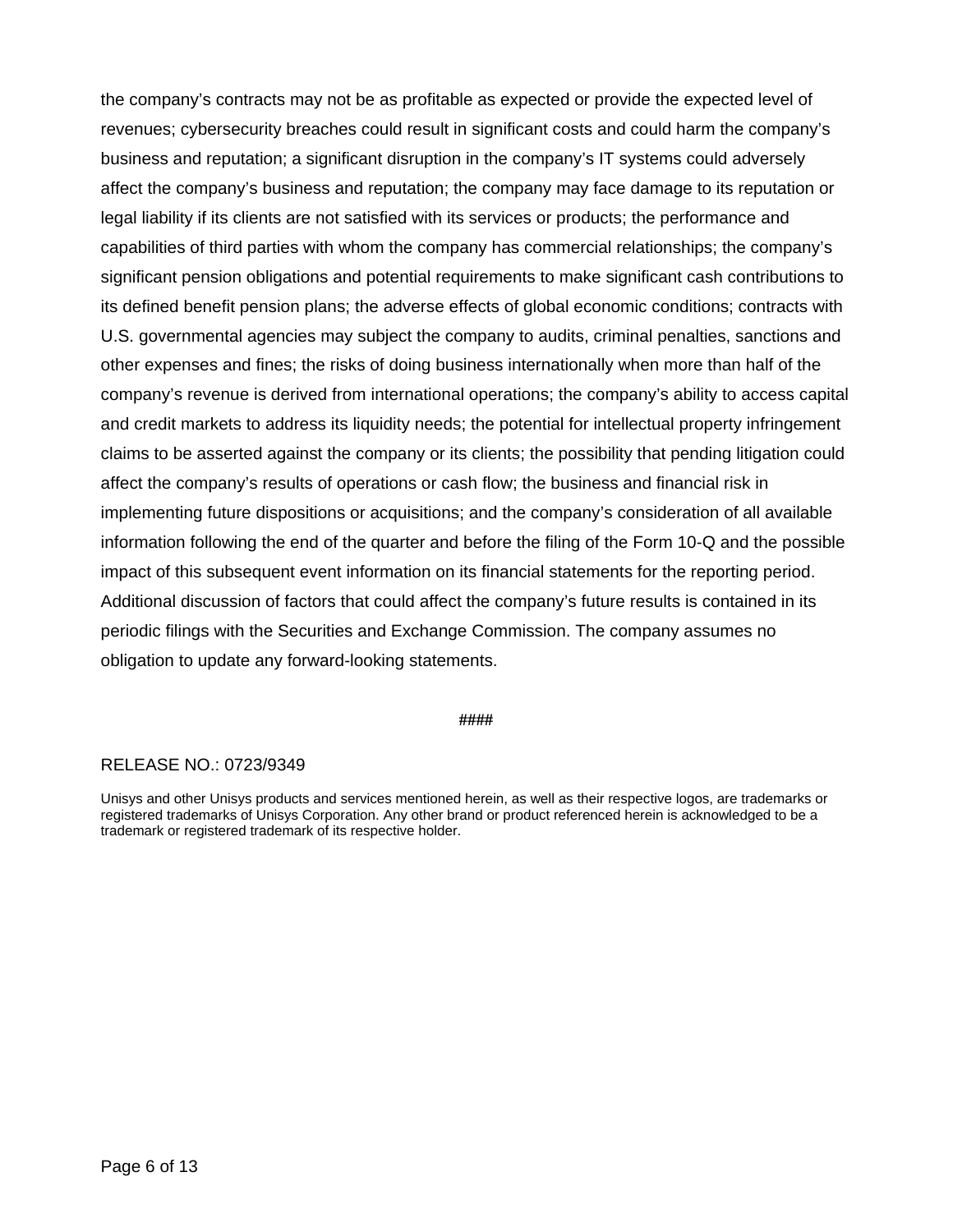#### UNISYS CORPORATION CONSOLIDATED STATEMENTS OF INCOME (Unaudited) (Millions, except per share data)

|                                                    |                           | Three Months             | Six Months                                |                                             |
|----------------------------------------------------|---------------------------|--------------------------|-------------------------------------------|---------------------------------------------|
|                                                    |                           | _Ended_June_30__         | ___Ended_June_30_.                        |                                             |
|                                                    |                           | 2015 2014                | $-2015$ 2014                              |                                             |
| Revenue                                            |                           |                          |                                           |                                             |
| Services                                           |                           |                          |                                           | $$661.5$ $$703.4 * $1,300.5 $1,385.1 *$     |
| Technology                                         | 103.3                     |                          |                                           | $103.0 * 185.5 183.0 *$                     |
|                                                    | _______                   |                          | _________                                 |                                             |
|                                                    |                           |                          | 764.8 806.4 1,486.0 1,568.1               |                                             |
| Costs and expenses                                 |                           |                          |                                           |                                             |
| Cost of revenue:                                   |                           |                          |                                           |                                             |
| Services                                           |                           |                          |                                           | 585.7 593.6 * 1,150.0 1,177.2 *             |
| Technology                                         | 54.8<br>--------          | _________                | ----------                                | $47.6 * 94.7 92.7 *$<br>$- - - - - - - - -$ |
|                                                    |                           |                          | 640.5 641.2 1,244.7 1,269.9               |                                             |
| Selling, general and                               |                           |                          |                                           |                                             |
| administrative                                     |                           | 145.4 133.6              | 274.2 272.1                               |                                             |
| Research and development 28.4                      |                           | 15.8                     | 46.6                                      | 30.2                                        |
|                                                    | ---------                 | ---------                | ---------                                 | $- - - - - - - -$                           |
|                                                    |                           |                          | 814.3 790.6 1,565.5 1,572.2               |                                             |
|                                                    |                           |                          |                                           |                                             |
| Operating (loss) profit (49.5) 15.8 (79.5) (4.1)   |                           |                          |                                           |                                             |
| Interest expense                                   |                           |                          | 2.7 2.3 5.3 4.3                           |                                             |
| Other income                                       |                           |                          |                                           |                                             |
| (expense), net                                     |                           | $1.4$ (2.5)              | $6.3$ $(12.3)$                            |                                             |
| (Loss) income before                               |                           |                          |                                           |                                             |
| income taxes                                       |                           |                          | $(50.8)$ 11.0 $(78.5)$ (20.7)             |                                             |
| Provision for income                               |                           |                          |                                           |                                             |
| taxes                                              |                           | $5.1$ 19.9               | 18.4 35.9                                 |                                             |
|                                                    | ---------                 | --------- <b>-</b>       |                                           |                                             |
| Consolidated net loss (55.9) (8.9) (96.9) (56.6)   |                           |                          |                                           |                                             |
| Net income attributable                            |                           |                          |                                           |                                             |
| to noncontrolling                                  |                           |                          |                                           |                                             |
| interests                                          |                           |                          | $-2.3$ $-2.3$ $-2.3$ $-2.2$ $-2.5$ $-2.5$ |                                             |
| Net loss attributable                              |                           |                          |                                           |                                             |
| to Unisys Corporation (58.2) (12.1) (101.4) (62.9) |                           |                          |                                           |                                             |
|                                                    |                           |                          |                                           |                                             |
| Net loss attributable                              |                           |                          |                                           |                                             |
| to Unisys Corporation<br>common shareholders       | $($ \$58.2)               | ( \$12.1)                | ( \$101.4)                                | (S65.6)                                     |
|                                                    |                           |                          |                                           |                                             |
|                                                    |                           |                          |                                           |                                             |
| Loss per common share attributable                 |                           |                          |                                           |                                             |
| to Unisys Corporation<br>Basic                     | $(S_1.17)$                | $(5 \t .24)$             | (S <sub>2.03</sub> )                      | $(S_1, 35)$                                 |
|                                                    | ========                  | ========                 | ========                                  |                                             |
| Diluted                                            | $(S_1 1.17)$<br>========" | $(\xi$ . 24)<br>======== | (5 2.03)<br>========                      | $(S_1, 35)$                                 |
| Shares used in the per share                       |                           |                          |                                           |                                             |
| computations (thousands):                          |                           |                          |                                           |                                             |
| Basic                                              | 49,927                    | 50,843                   | 49,874                                    | 48,593                                      |
| Diluted                                            | 49,927                    | 50,843                   | 49,874                                    | 48,593                                      |

\* Changed to conform with the 2015 presentation.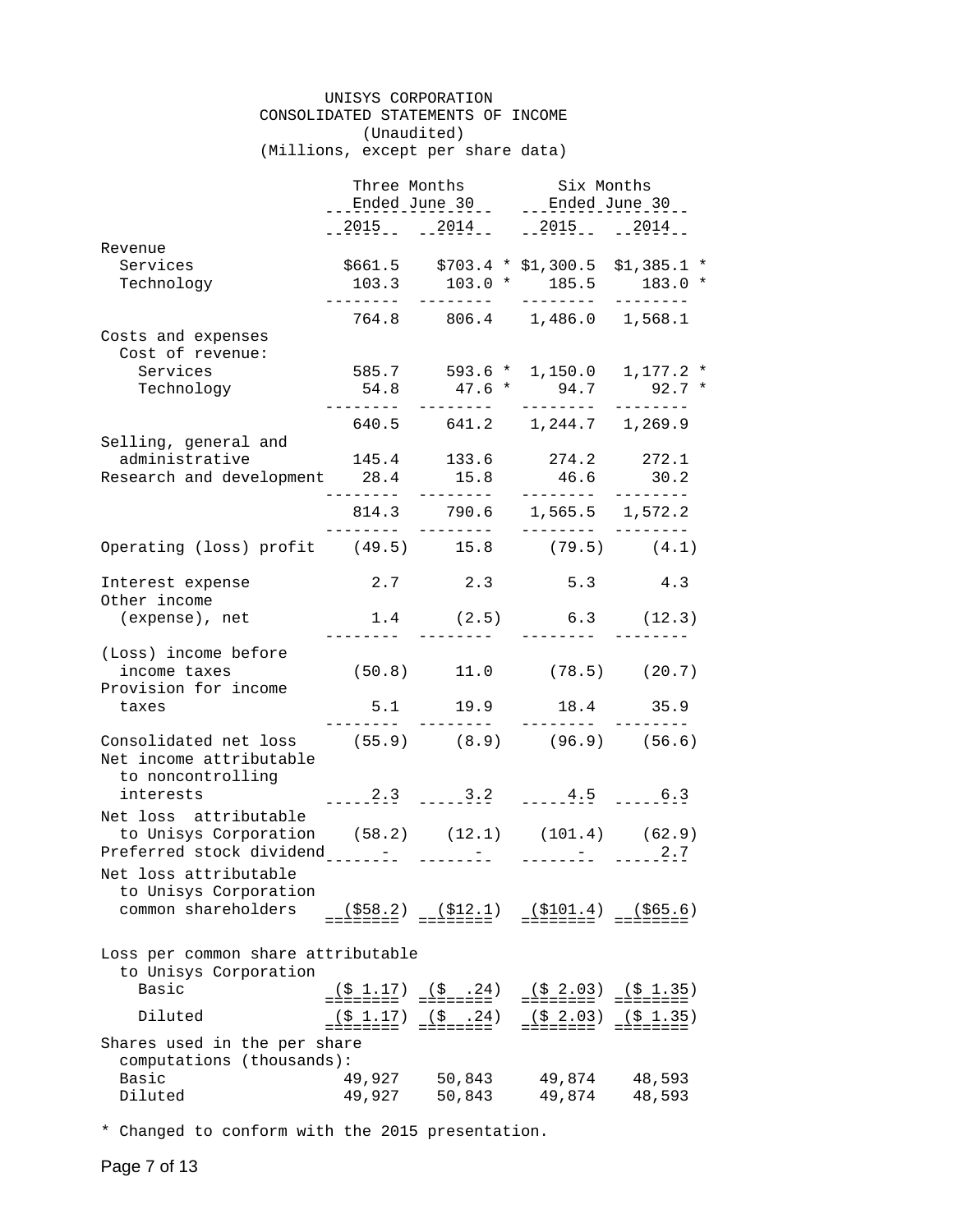#### UNISYS CORPORATION SEGMENT RESULTS (Unaudited) (Millions)

|                                           | $Total$ <sub>--</sub>            | Elimi-<br>nations               | Services                         | Technology                                                                                     |
|-------------------------------------------|----------------------------------|---------------------------------|----------------------------------|------------------------------------------------------------------------------------------------|
| Three Months Ended<br>June 30, 2015       |                                  |                                 |                                  |                                                                                                |
| Customer revenue<br>Intersegment          | \$764.8<br>--------              | ( \$22.0)<br>---------          | \$661.5<br>0.1<br>--------       | \$103.3<br>21.9<br>--------                                                                    |
| Total revenue                             | \$764.8<br>========              | ( \$22.0)<br>========           | \$661.6<br>========              | \$125.2<br>========                                                                            |
| Gross profit percent                      | 16.3%<br>========                |                                 | 15.7%<br>========                | 43.9%<br>$=$ = = = = = = =                                                                     |
| Operating profit<br>(loss) percent        | (6.5)<br>========                |                                 | $2.2\%$<br>========              | 15.6%<br>========                                                                              |
| Three Months Ended<br>June 30, 2014 *____ |                                  |                                 |                                  |                                                                                                |
| Customer revenue<br>Intersegment          | \$806.4                          | (57.8)                          | \$703.4<br>0.1                   | \$103.0<br>7.7                                                                                 |
| Total revenue                             | ---------<br>\$806.4<br>======== | _________<br>(57.8)<br>======== | ---------<br>\$703.5<br>======== | --------<br>\$110.7<br>$\qquad \qquad \equiv \equiv \equiv \equiv \equiv \equiv \equiv \equiv$ |
| Gross profit percent                      | 20.5%<br>$=$ = = = = = = =       |                                 | 16.9%<br>========                | 49.8%<br><b>EEEEEEEE</b>                                                                       |
| Operating profit<br>percent               | $2.0\%$<br>========              |                                 | 3.6%<br>========                 | 4.3%<br>========                                                                               |
| Six Months Ended<br>June 30, 2015         |                                  |                                 |                                  |                                                                                                |
| Customer revenue<br>Intersegment          | \$1,486.0<br>---------           | ( \$28.7)<br>---------          | \$1,300.5<br>0.1<br>---------    | \$185.5<br>28.6<br>---------                                                                   |
| Total revenue                             | \$1,486.0<br>$=$ = = = = = = =   | ( \$28.7)<br>========           | \$1,300.6<br>$=$ = = = = = = =   | \$214.1<br>========                                                                            |
| Gross profit percent                      | 16.2%<br>========                |                                 | 14.9%<br>========                | 46.3%<br>========                                                                              |
| Operating profit<br>(loss) percent        | (5.3)                            |                                 | $0.4\%$                          | 11.3%<br>===:                                                                                  |
| Six Months Ended<br>June 30, 2014 *       |                                  |                                 |                                  |                                                                                                |
| Customer revenue<br>Intersegment          | \$1,568.1                        | ( \$13.9)<br>--------           | \$1,385.1<br>0.3                 | \$183.0<br>13.6                                                                                |
| Total revenue                             | \$1,568.1<br>========            | ( \$13.9)<br>========           | \$1,385.4<br>$=$ = = = = = = =   | \$196.6<br>========                                                                            |
| Gross profit percent                      | 19.0%<br>$=$ = = = = = = =       |                                 | 16.3%<br>========                | 46.1%<br>========                                                                              |
| Operating profit<br>(loss) percent        | (0.3%)<br>========               |                                 | 2.6%<br>========                 | (4.7)<br>=======                                                                               |

\* Changed to conform with the 2015 presentation.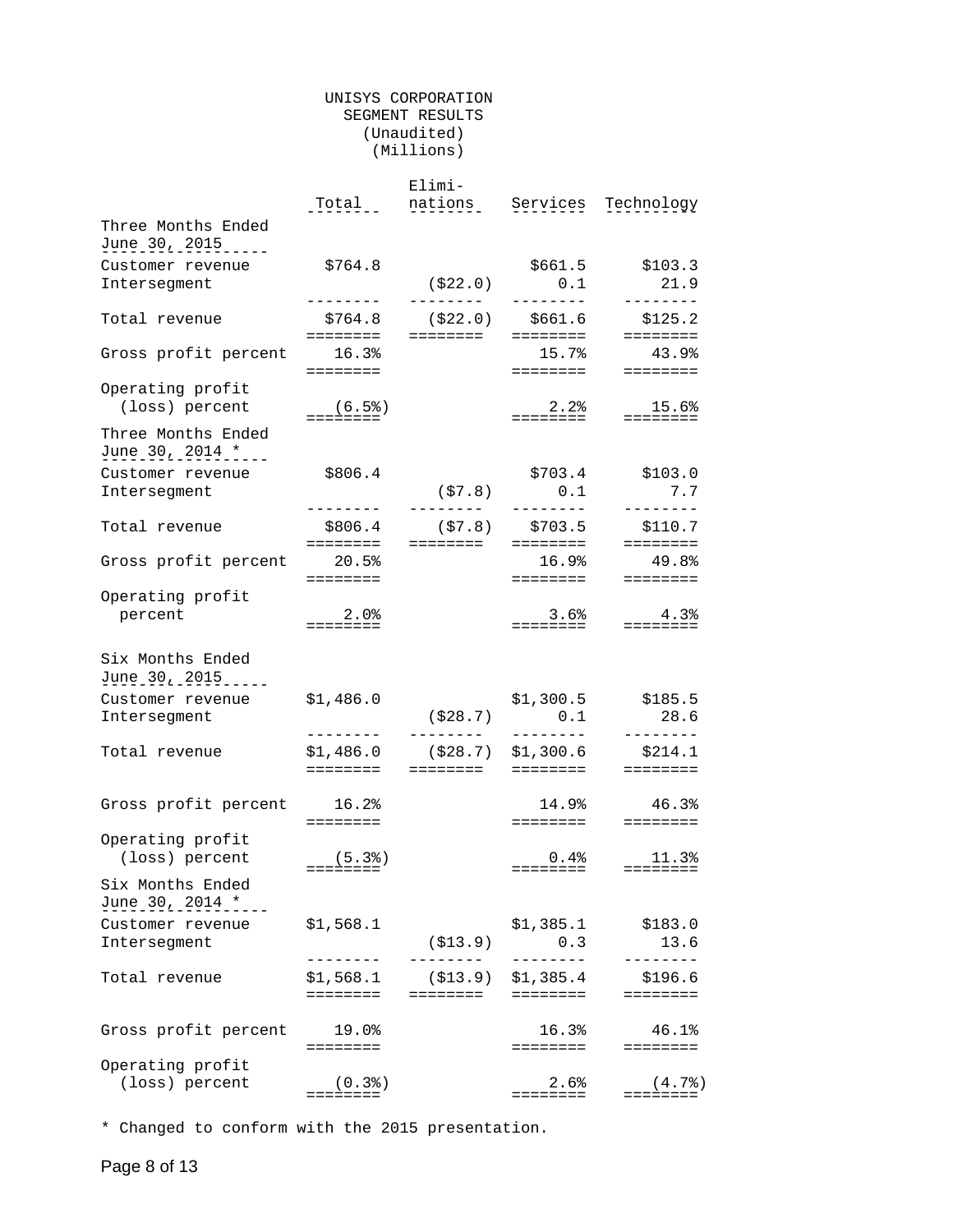#### UNISYS CORPORATION CONSOLIDATED BALANCE SHEETS (Unaudited) (Millions)

|                                                   | 2015                       | June 30, December 31,<br>2014<br>----------                   |
|---------------------------------------------------|----------------------------|---------------------------------------------------------------|
| Assets                                            |                            |                                                               |
| Current assets                                    |                            |                                                               |
| Cash and cash equivalents                         | \$364.8                    | \$494.3                                                       |
| Accounts and notes receivable, net<br>Inventories | 517.4                      | 619.3                                                         |
| Parts and finished equipment                      | 26.2                       | 22.2                                                          |
| Work in process and materials                     |                            | 29.4 24.5                                                     |
| Deferred income taxes                             | 16.6                       | 16.4                                                          |
| Prepaid expense and other                         |                            |                                                               |
| current assets                                    | 141.8<br>-----------       | 140.6<br>----------                                           |
| Total                                             | 1,096.2<br>__________      | 1,317.3<br>----------                                         |
| Properties                                        |                            | 1,018.5 1,059.4                                               |
| Less accumulated depreciation                     |                            |                                                               |
| and amortization                                  | 854.0                      | 890.7<br>----------                                           |
| Properties, net                                   | 164.5                      | 168.7                                                         |
| Outsourcing assets, net                           | 174.4                      | 150.9                                                         |
| Marketable software, net                          | 144.6                      | 144.1                                                         |
| Prepaid postretirement assets                     | 31.7                       | 19.9                                                          |
| Deferred income taxes                             | 160.5                      | 154.6                                                         |
| Goodwill                                          | 180.6                      | 183.9                                                         |
| Other long-term assets                            |                            | 211.1 209.3                                                   |
| Total                                             | . <u>.</u>                 | ----------<br>$$2,163.6$ $$2,348.7$<br>==========  ========== |
| Liabilities and deficit<br>Current liabilities    |                            |                                                               |
| Current maturities of long-term debt              | \$10.9                     | \$1.8                                                         |
| Accounts payable                                  | 233.9                      | 262.5                                                         |
| Deferred revenue                                  | 318.4                      | 348.3                                                         |
| Other accrued liabilities                         | 355.8                      | 385.1                                                         |
|                                                   |                            | ----------                                                    |
| Total                                             | ------                     | 919.0 997.7<br>----------                                     |
| Long-term debt                                    | 244.6                      | 222.2                                                         |
| Long-term postretirement liabilities              | 2,258.1                    | 2,369.9                                                       |
| Long-term deferred revenue                        | 110.4                      | 119.5                                                         |
| Other long-term liabilities                       | 87.4                       | 91.8                                                          |
| Commitments and contingencies                     |                            |                                                               |
| Total deficit                                     | (1, 455.9)<br>. <u>.</u> . | (1, 452.4)<br>----------                                      |
| Total                                             | \$2,163.6                  | \$2,348.7                                                     |
|                                                   | ==========                 | ==========                                                    |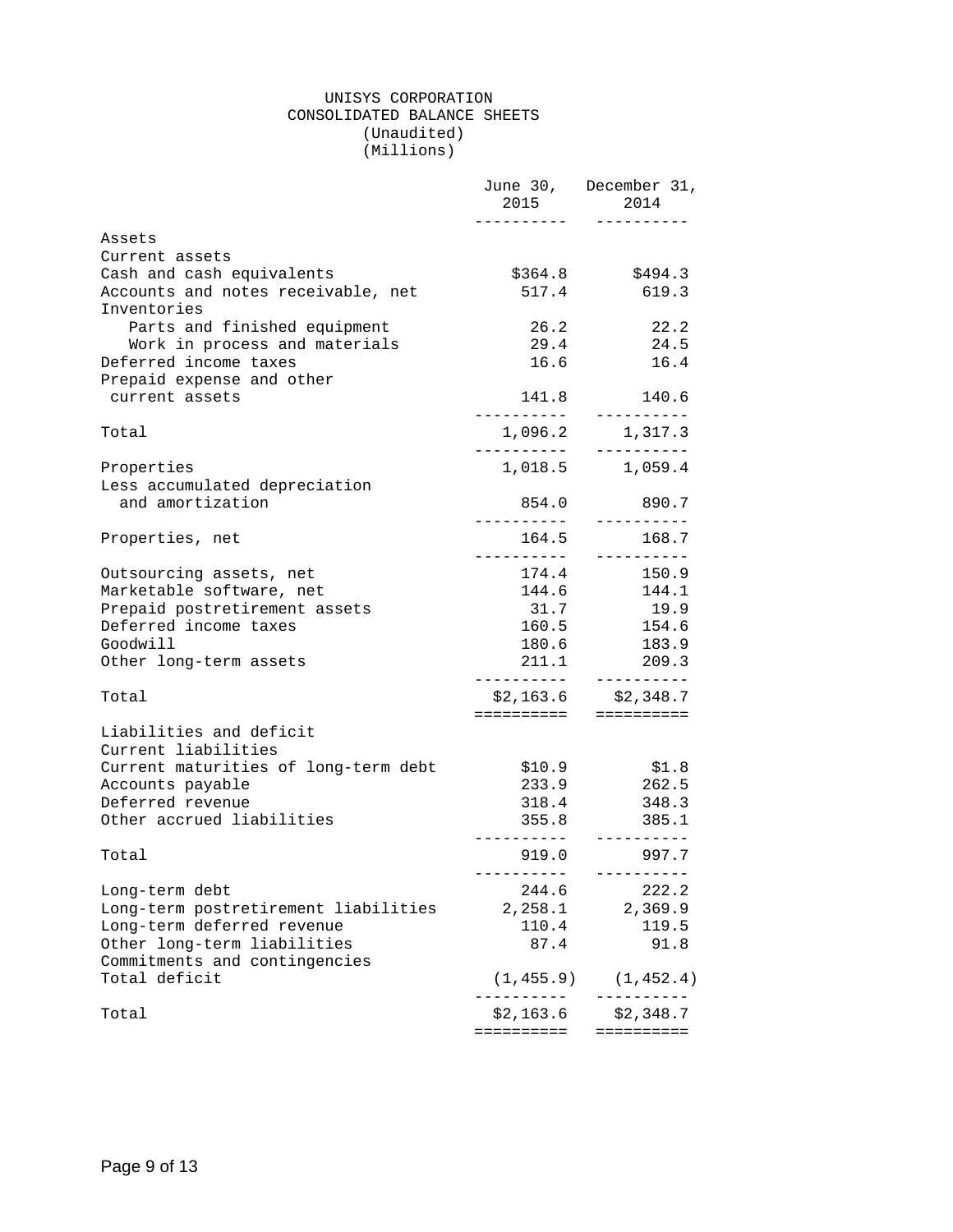#### UNISYS CORPORATION CONSOLIDATED STATEMENT OF CASH FLOWS (Unaudited)

(Millions)

|                                                               | Six Months Ended<br>$\frac{June}{2}$ = $\frac{June}{2}$ |                      |
|---------------------------------------------------------------|---------------------------------------------------------|----------------------|
|                                                               |                                                         |                      |
|                                                               | $-2015$ $-2014$                                         |                      |
| Cash flows from operating activities<br>Consolidated net loss |                                                         | $($ \$96.9) (\$56.6) |
| Add (deduct) items to reconcile consolidated net loss         |                                                         |                      |
| to net cash (used for) provided by operating activities:      |                                                         |                      |
| Foreign currency transaction loss                             | 0.6                                                     | 6.3                  |
| Employee stock compensation                                   |                                                         | $6.2$ 9.3            |
| Depreciation and amortization of properties                   |                                                         | 22.7 25.0            |
| Depreciation and amortization of                              |                                                         |                      |
| outsourcing assets                                            | 26.1                                                    | 29.1                 |
| Amortization of marketable software                           | 32.9                                                    | 27.0                 |
| Other non-cash operating activities                           | 2.9                                                     | 0.8                  |
| Disposals of capital assets                                   | 5.0                                                     | 0.4                  |
| Gain on sale of business                                      | $\sim$ $-$                                              | (0.7)                |
| Pension contributions                                         |                                                         | $(75.7)$ $(103.1)$   |
| Pension expense                                               | 54.3                                                    | 37.4                 |
| (Increase)decrease in deferred                                |                                                         |                      |
| income taxes, net                                             | (7.2)                                                   | 10.5<br>170.6        |
| Decrease in receivables, net                                  | 62.3                                                    |                      |
| (Increase) decrease in inventories                            | (10.1)                                                  | 5.8                  |
| Decrease in accounts payable                                  |                                                         |                      |
| and other accrued liabilities                                 | $(84.1)$ $(111.9)$                                      |                      |
| Decrease in other liabilities                                 | $(14.3)$ $(28.6)$                                       |                      |
| Decrease in other assets                                      | $-10.9$ $-2.1$                                          |                      |
| Net cash (used for) provided by                               |                                                         |                      |
| operating activities                                          | $-64.4$ $-23.4$                                         |                      |
| Cash flows from investing activities                          |                                                         |                      |
| Proceeds from investments                                     | 2, 203.1 2, 909.1                                       |                      |
| Purchases of investments                                      | $(2, 174.4)$ $(2, 899.0)$                               |                      |
| Investment in marketable software                             | $(33.4)$ $(40.3)$                                       |                      |
| Capital additions of properties                               | $(24.7)$ $(29.0)$                                       |                      |
| Capital additions of outsourcing assets (52.7) (20.1)         |                                                         |                      |
| Other                                                         | $-(-1.7)$ $-2.6$                                        |                      |
| Net cash used for investing activities                        | (83.8)                                                  | $ (77.7)$            |
| Cash flows from financing activities                          |                                                         |                      |
| Purchases of common stock                                     |                                                         | (14.0)               |
| Payments of long-term debt                                    | (0.6)                                                   |                      |
| Dividends paid on preferred shares                            |                                                         | (4.0)                |
| Proceeds from exercise of stock options                       | 3.7                                                     | 2.8                  |
| Proceeds from issuance of long-term debt                      | 31.8                                                    |                      |
| Net proceeds from short-term borrowings                       |                                                         | 0.1                  |
| Net cash provided by (used for)                               |                                                         |                      |
| financing activities                                          | 34.9                                                    | (15.1)               |
| Effect of exchange rate changes on cash                       |                                                         |                      |
| and cash equivalents                                          | (16.2)                                                  | $---3.8$             |
|                                                               |                                                         |                      |
| Decrease in cash and cash equivalents                         | (129.5)                                                 | (65.6)               |
| Cash and cash equivalents, beginning of                       |                                                         |                      |
| period                                                        | 494.3                                                   | 639.8                |
|                                                               |                                                         |                      |
| Cash and cash equivalents, end of period                      | \$364.8                                                 | \$574.2              |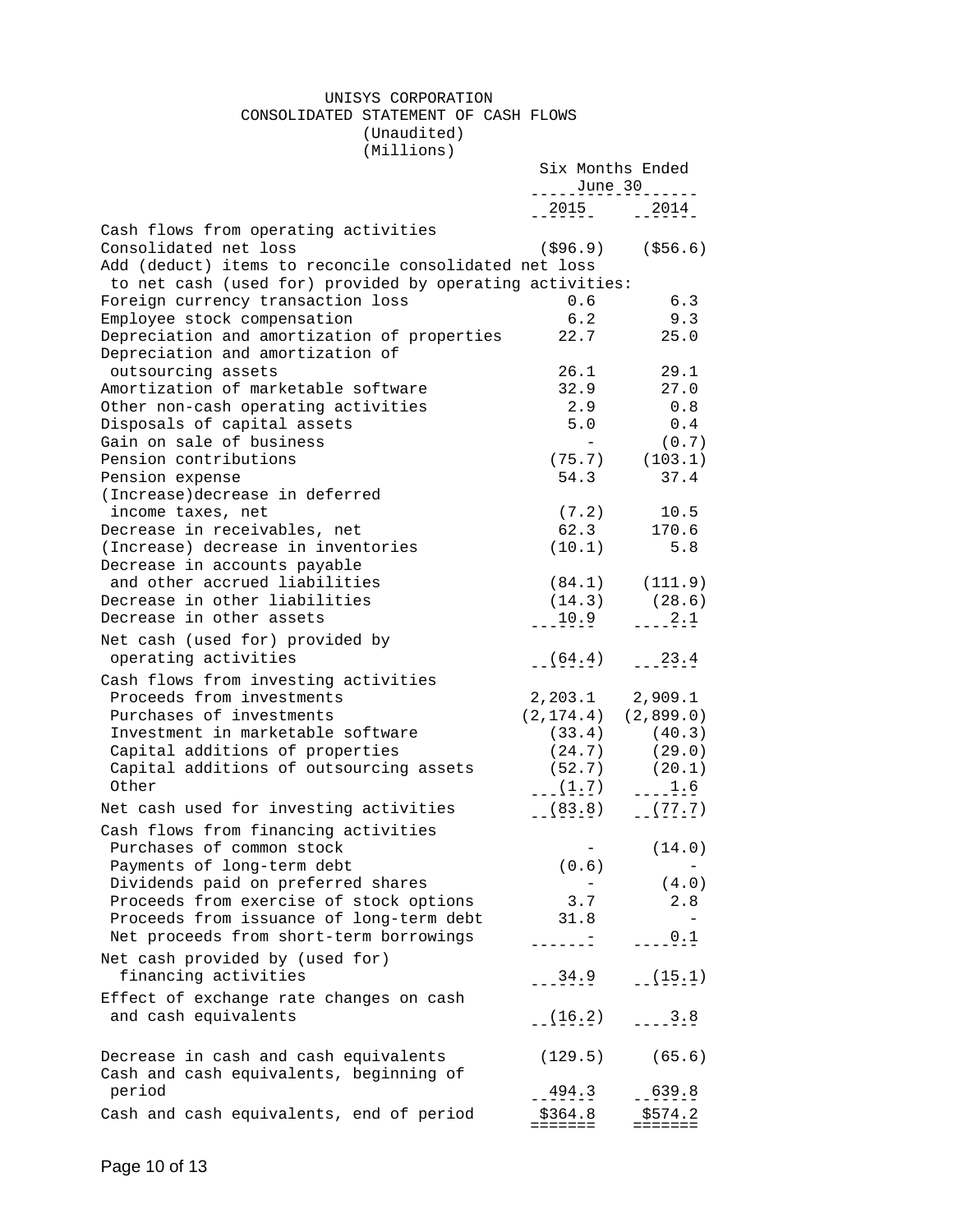(1) UNISYS CORPORATION RECONCILIATION OF SELECTED GAAP MEASURES TO NON-GAAP MEASURES (Unaudited) (Millions, except per share data) Three Months Six Months Ended June 30 Ended June 30 ----------------- -----------------  $-2015$   $-2014$   $-2014$   $-2015$   $-2014$ GAAP net loss attributable to Unisys Corporation common shareholders (\$58.2) (\$12.1) (\$101.4) (\$65.6) Cost reduction expense, net of tax 48.6 0.0 48.6 0.0 Pension expense, net of tax \_\_\_\_25.9 \_\_\_\_17.9 \_\_\_\_53.3 \_\_\_\_37.2 Non-GAAP net income (loss) attributable to Unisys Corporation common shareholders 16.3 5.8 0.5 (28.4) Add preferred stock dividend\_\_\_\_\_0.0 \_\_\_\_\_0.0 \_\_\_\_\_0.0 \_\_\_\_\_0.0 Non-GAAP net income (loss) attributable to Unisys Corporation for diluted earnings per share \$16.3 \$5.8 \$0.5 (\$28.4) ======== ======== ======== ======== Weighted average shares (thousands) 49,927 50,843 49,874 48,593 Plus incremental shares from assumed conversion: Employee stock plans  $155$  260 187 0<br>Preferred stock 0 0 0 0 Preferred stock 0 0 0 0 -------- -------- -------- -------- GAAP adjusted weighted average shares 50,082 51,103 50,061 48,593 ======== ======== ======== ======== Diluted earnings per share GAAP basis GAAP net loss attributable to Unisys Corporation for diluted earnings per share (\$58.2) (\$12.1) (\$101.4) (\$65.6) Divided by adjusted weighted average shares 49,927 50,843 49,874 48,593 GAAP loss per diluted share (\$ 1.17) (\$ .24) (\$ 2.03) (\$ 1.35) ======== ======== ======== ======== Non-GAAP basis Non-GAAP net income (loss) attributable to Unisys Corporation for diluted earnings per share \$16.3 \$5.8 \$0.5 (\$28.4) Divided by Non-GAAP adjusted weighted average shares 50,082 51,103 50,061 48,593 Non-GAAP earnings (loss) per diluted share \$ .33 \$ .11 \$ .01 (\$ .58) ======== ======== ======== ========

Page 11 of 13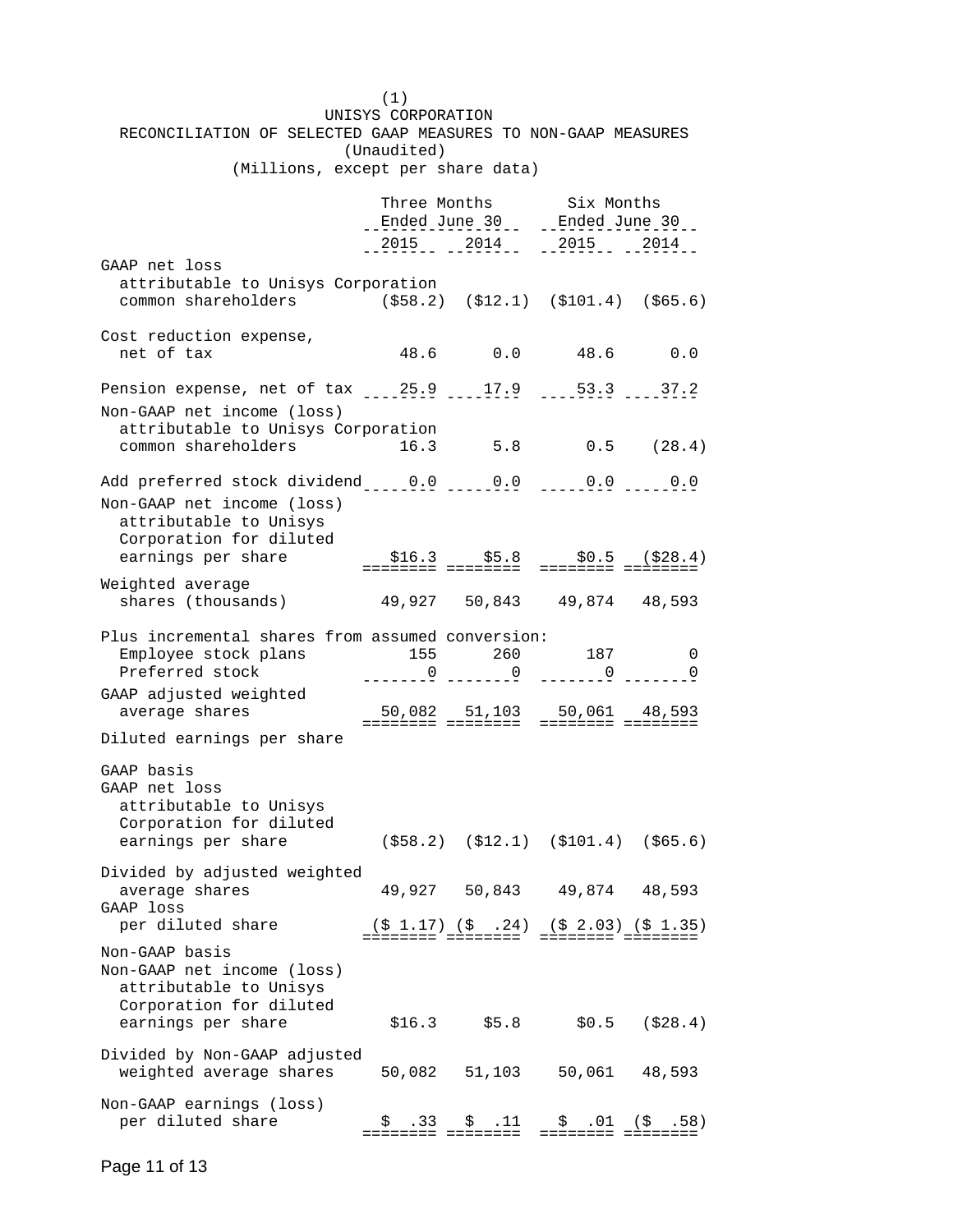|            | (2)                                                           |  |  |  |  |
|------------|---------------------------------------------------------------|--|--|--|--|
|            | UNISYS CORPORATION                                            |  |  |  |  |
|            | RECONCILIATION OF SELECTED GAAP MEASURES TO NON-GAAP MEASURES |  |  |  |  |
|            | (Unaudited)                                                   |  |  |  |  |
| (Millions) |                                                               |  |  |  |  |
|            |                                                               |  |  |  |  |

|                                                 | Three Months<br>Ended June 30 |                 | Six Months<br>Ended June 30 |             |
|-------------------------------------------------|-------------------------------|-----------------|-----------------------------|-------------|
|                                                 | 2015                          | 2014            | 2015                        | 2014        |
| GAAP (loss) income<br>before income taxes       |                               | (\$50.8) \$11.0 | $(578.5)$ $(520.7)$         |             |
| Cost reduction expense<br>FAS87 pension expense | 52.6<br>26.4                  | 0.0<br>17.9     | 52.6<br>54.3                | 0.0<br>37.4 |
| Non-GAAP income<br>before income taxes          | \$28.2                        | \$28.9          | \$28.4                      | \$16.7      |